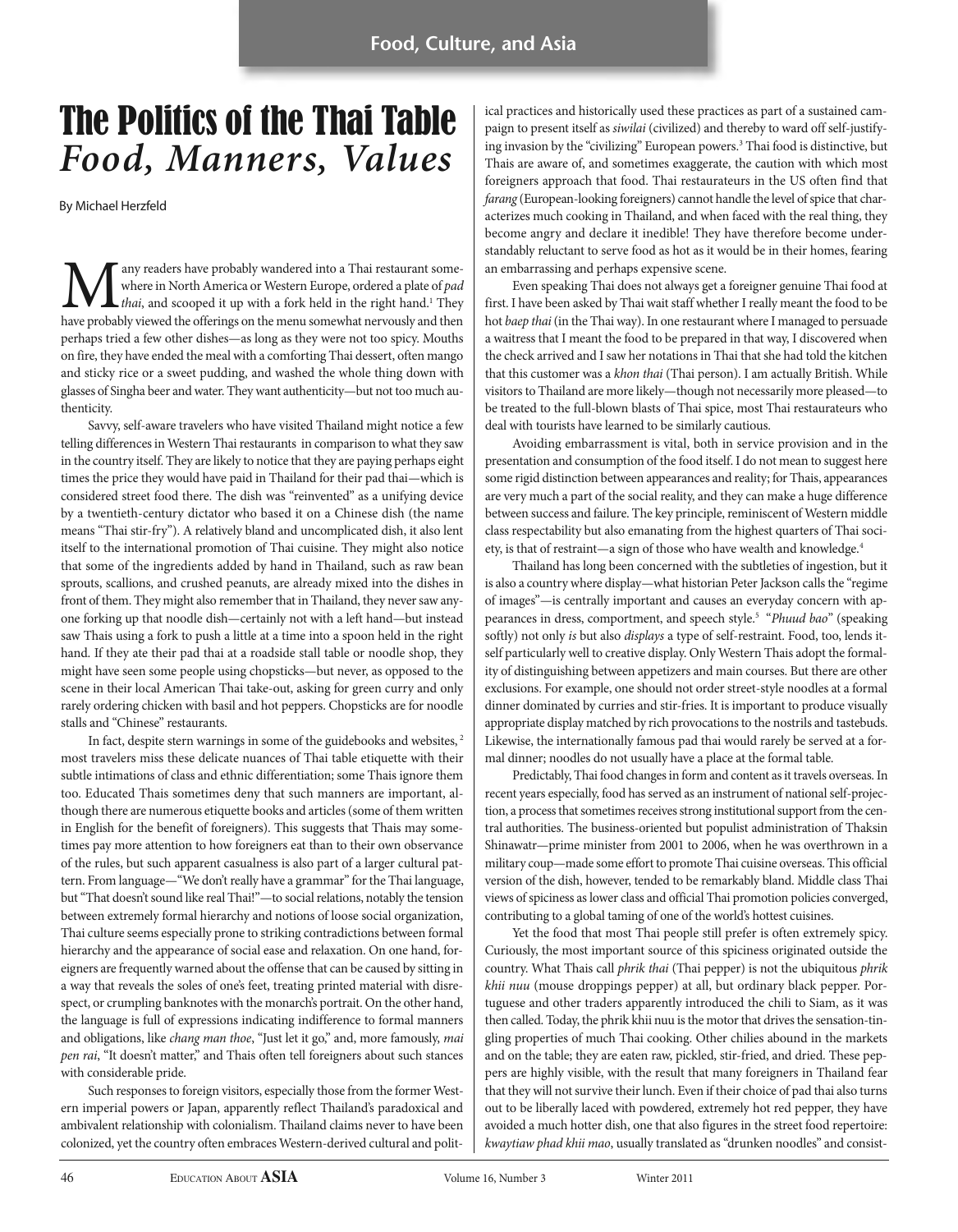ing of broad, flat rice noodles cooked with shrimp or meat and liberally laced with phrik khii nuu, green peppercorns, garlic, and basil—a truly explosive and popular treat.

Clearly, then, intense taste is central to the Thai understanding and enjoyment of food. There are two contexts in which mild tastes are explicitly promoted: Buddhist values and Chinese identity.<sup>6</sup> In the former case, the linkage with higher-class attributes is clear: an educated upper middle class frequently emphasizes orthodox Buddhist ideals. Claiming to eat milder and sensorily less-exciting food serves as the Thai equivalent of Indian "Sanskritization," the process whereby higher status is claimed by what we might call "conspicuous non-consumption," as when warrior-caste Hindus in India stop eating meat as a way of achieving Brahman status.7

Such moves also have ethnic implications within the larger frame of Thai national identity politics. For the Chinese, who have historically suffered some discrimination in Thailand—though less than elsewhere in Southeast Asia—a preference for milder tastes harmonizes ethnic identity with class ambition, and it does not escape notice that, at the highest level, foods specifically marked as "royal" are generally less spicy than run-of-the-mill Thai dishes. And while the food of Bangkok's Chinatown (Yaowarat) is often much spicier than Chinese food in the West or even in much of China, some middle class Bangkok people will plead Chinese origins as an explanation for avoiding the very spicy food preferred by, especially, country folk.

Thus, higher-class and urban identities are marked by combining more "Buddhist" ideas about taste with more "European" styles of consumption. Now, it is certainly true that many educated and upper class Thais—including several good friends of mine—ignore the rules and enjoy spicy food. Their freedom of choice indicates a degree of social privilege; they find—or at least consider—themselves outside the formal structure of etiquette, at least to the extent that a version of "reverse snobbery" kicks in. This is also especially true of academics, who sometimes develop an affection for Chang beer with its higher alcoholic content, fizzier taste, and more intoxicating effect than those of Singha or locally produced Heineken. Chang beer, which is advertised in a nationalistic manner that irritates some intellectuals, is nonetheless embraced by others as a mark of identification with the working classes, among whom it is a popular drink.

While spiciness seems to have a somewhat ambiguous social implication, for a foreigner it can also serve as a mark of having attained at least a minimal degree of Thai culture. The same is true of the rules of etiquette. These look entirely Western at first glance—the utensils are of European origin—but they often put the hapless foreigner at a social disadvantage. That inversion of power is characteristic of hospitality around the world because offering food gives the host, at least for a brief moment, a claim to moral advantage.

The moral advantage in turn reflects larger social attitudes, and the attitude to foreigners in this regard is generally an extension of general class attitudes. The ability to handle spicy food is seen by some Thais as a test of "Thai-ness" in its most intimate and sociable form, even among those whose high class status might lead one to expect that they would avoid it. Western foreigners who can handle the intense spice are praised, not for their daring or toughness, but, quite explicitly, for their skill. At stake here is the capacity to adapt to the non-touristic, everyday dimensions of lived Thai culture. But if spiciness is locally viewed as quintessentially Thai, why is blandness associated with high status? The answer is not simple, and it has to do with the ambivalence many Thais express about what really makes them Thai.

Non-aristocratic Thais who prefer highly spiced food identify with regional and rural traditions or members of the working class. As in many other societies, spice—once regarded as the prerogative of the aristocratic and the wealthy—has become a way of making a little food go a long way; moreover, the physical demands it makes on the body are also associated with forms of masculinity—ostentatious physical prowess and rough manners—that are often considered characteristically working class. In Thailand, as we have seen,

## The ability to handle spicy food is seen by some Thais as a test of "Thai-ness" in its most intimate and sociable form, even among those whose high class status might lead one to expect that they would avoid it.

these characteristics also clash with Buddhist injunctions against over-exciting the senses. What are poor people to do? They can hardly afford the luxury of genteel self-denial that is the mark of self-conscious social climbing. Thai gastronomy mirrors larger, real-world dilemmas, and that also incorporates a very un-Buddhist enjoyment of meat and fish. Real vegetarian restaurants are relatively rare, and the basic source of salt, corresponding to the East Asian soy sauce, is naam plaa (fish sauce). Many dishes from northeastern Thailand are rich with dried shrimp; and snacks such as roasted crickets and even sweets containing pork are everyday pleasures. For the poor, the choice of mild and vegetarian food can be a financial strain.

Spicy food, moreover, encourages the consumption of alcohol which is also disapproved by devout Buddhists. Nuts laced with chili are a favorite snack to accompany alcoholic drinks. The real world is spicy, too; the high drama of Thai films about sex, ghosts, and murder and the Thai newspapers' habits of spreading pictures of bloody crashes and killings over their front pages speak to an excitation of the senses that belongs to that imperfect reality.

Real-life temptations, however, can also be turned to meritorious ends. Illgotten wages can support poverty-stricken parents; food can be given as alms to monks or shared with guests and the poor. Generosity and compassion are also virtues, and conviviality is highly prized. Spicy food laden with fish or meat is not only a form of self-indulgence; it is also a way of easing the pains of everyday working life with social pleasures. In Thailand, using restraint when being offered spicy food rather than self-perfecting rejection is the appropriate response. Outright refusal can seem clumsy and perhaps hurtful, whereas at least a symbolic display of restraint is both socially gracious and ethically modest. It is for this reason that when Thais settle down to a shared meal, they generally first eat a spoonful of plain, ungarnished steamed rice before tucking into the tastier dishes. Politely starting with rice signals consideration for one's fellow diners. Thais are certainly also sensitive to, and enjoy the much subtler distinctions among different qualities of rice; here again, restraint rather than ascetic renunciation, is the watchword. They also usually avoid pulling the shared dishes of food toward themselves, preferring to lean across the table, even briefly in front of other diners, to whom they show respect and generosity by placing food on their plates before ensuring their own access to the goodies.

There is no Thai equivalent of bon appétit. The key term of appreciation for good food is aroi, usually translated as "delicious," and Thai hosts and servers often ask, "Is it aroi?" Answering with detailed criticism would be about as appropriate as responding to an American waitperson's self-introduction by stating one's own name and shaking hands. Thais seem to be genuinely concerned that their guests enjoy the food and make no bones about emphasizing the pleasures of taste in their inquiries, but they do not expect analytic responses, much less negative ones.

Unlike hosts in other parts of the world, however—Southern Europe, for example—Thais do not commonly insist that their guests actually consume huge amounts of food. Generous provision rather than forced consumption is the privilege of the genial host; a guest, on the other hand, who eats too greedily looks rude rather than appreciative. The guest's smiling acknowledgment that the food is indeed delicious is sufficient recognition of the host's moral authority. And while Thai males, especially wealthy businessmen and politicians, often emphasize their financial power through lavish displays, the appearance of satisfied appetites is more important than its literal achievement. Even here,